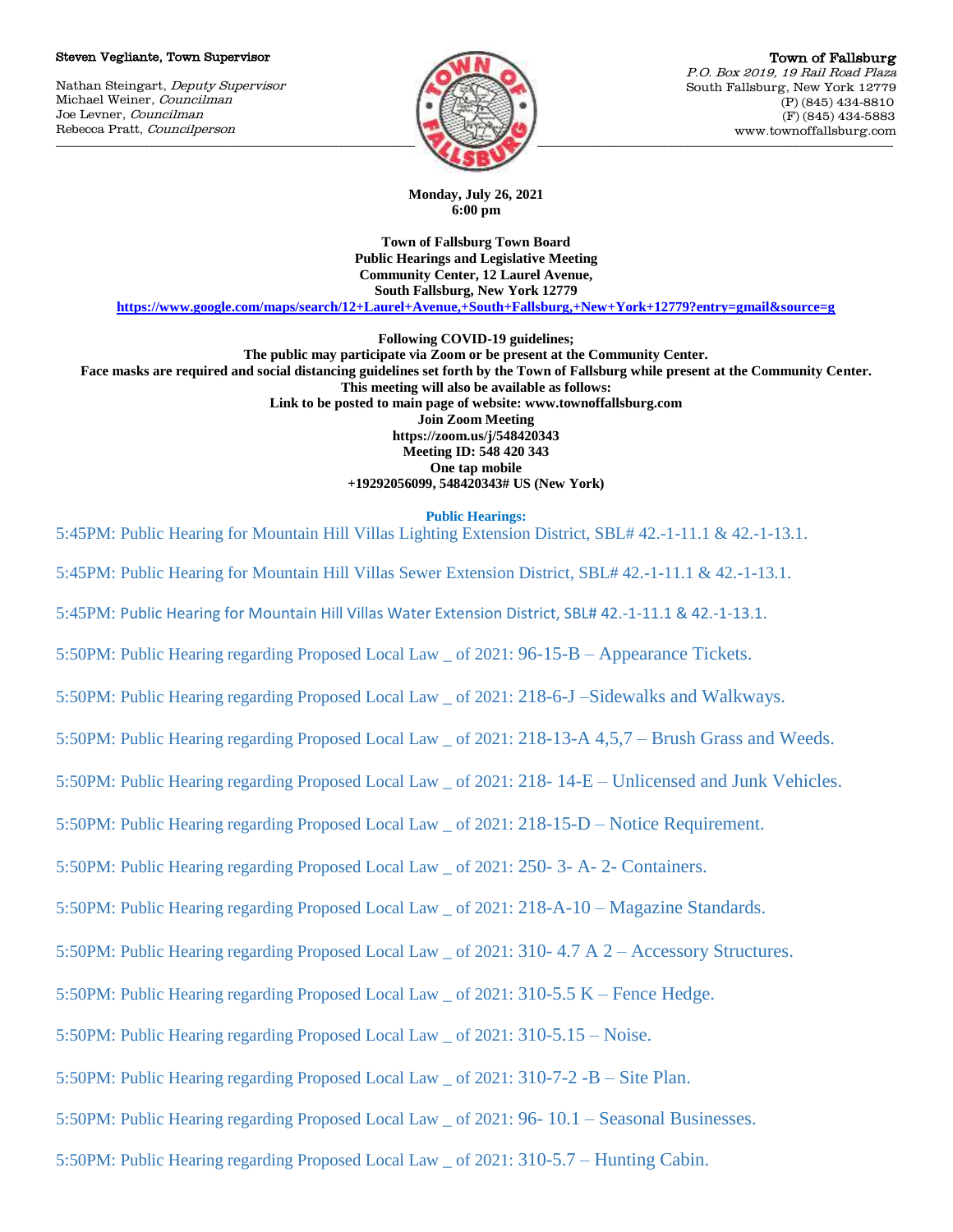5:50PM: Public Hearing regarding Proposed Local Law to be added as Chapter # \_ of 2021 to the Town of Fallsburg Code. This Local Law is to establish a Community Choice Aggregation (Energy) Program in the Town of Fallsburg.

**Legislative Meeting Agenda:**

| <b>Salute to the Flag:</b>  |
|-----------------------------|
| <b>Supervisor's Report:</b> |
| <b>Liaison's Reports:</b>   |
| Correspondence:             |

# **Citizens' Comments**:

## **Operations**

 Motion to adopt resolution approving Mountain Hill Villas Lighting Extension District, SBL# 42.-1-11.1 & 42.-1- 13.1.

VOTE POLLED

| <b>Supervisor Vegliante</b>    |  |
|--------------------------------|--|
| <b>Councilperson Steingart</b> |  |
| Councilperson Weiner           |  |
| Councilperson Levner           |  |
| <b>Councilperson Pratt</b>     |  |

• Motion to adopt resolution approving Mountain Hill Villas Sewer Extension District, SBL# 42.-1-11.1 & 42.-1-13.1.

# VOTE POLLED

| <b>Supervisor Vegliante</b>    |  |
|--------------------------------|--|
| <b>Councilperson Steingart</b> |  |
| Councilperson Weiner           |  |
| Councilperson Levner           |  |
| <b>Councilperson Pratt</b>     |  |

• Motion to adopt resolution approving Mountain Hill Villas Water Extension District, SBL# 42.-1-11.1 & 42.-1-13.1.

# VOTE POLLED

| <b>Supervisor Vegliante</b> |  |
|-----------------------------|--|
| Councilperson Steingart     |  |
| Councilperson Weiner        |  |
| Councilperson Levner        |  |
| <b>Councilperson Pratt</b>  |  |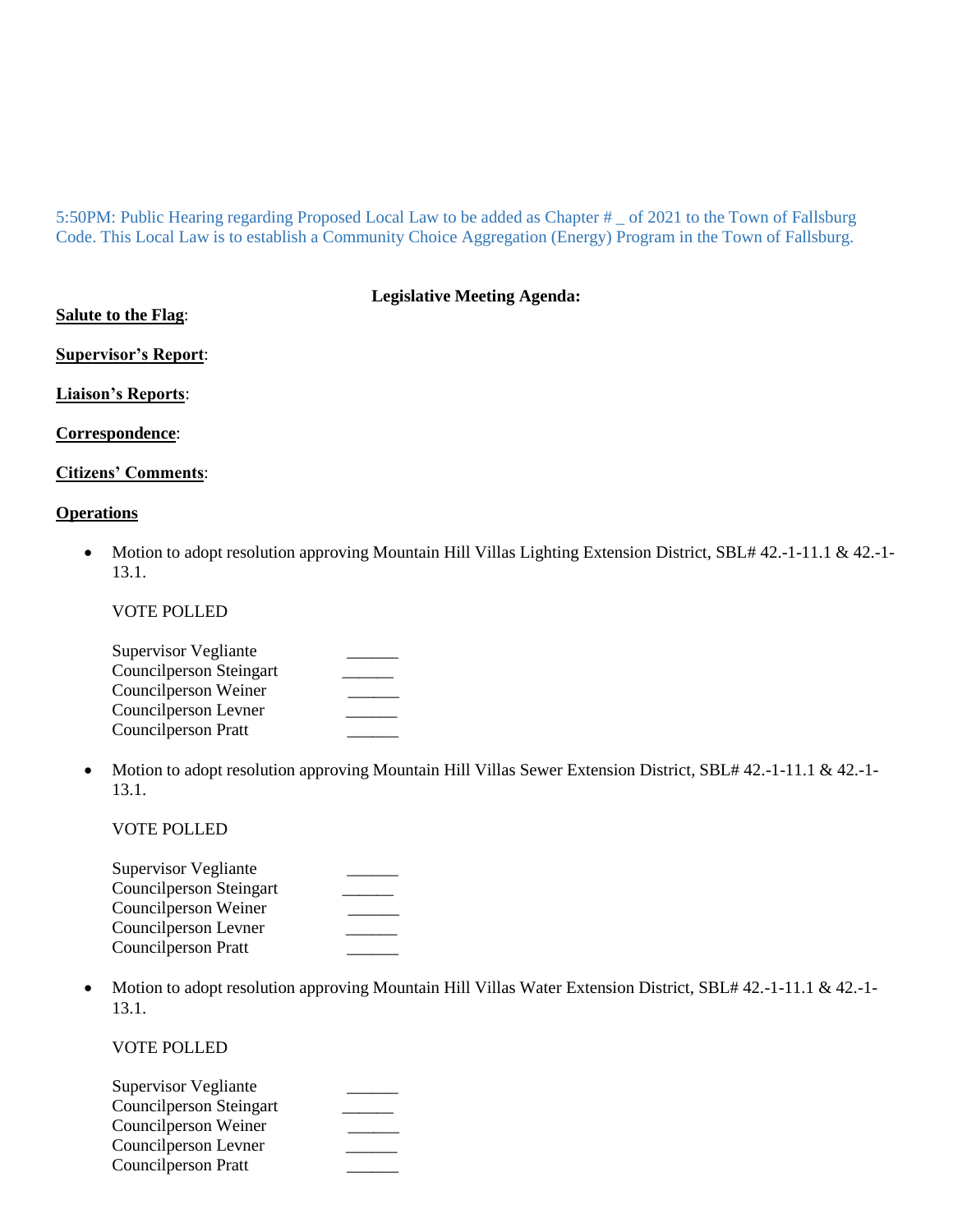- Motion to Adopt Local Law  $\sigma$  6 2021 regarding proposed Local Law 96-15-B Appearance Tickets.
- Motion to Adopt Local Law of 2021 regarding proposed Local Law 218-6-J Sidewalks and Walkways.
- Motion to Adopt Local Law \_ of 2021 regarding proposed Local Law 218-13-A 4,5,7 Brush Grass and Weeds.
- Motion to Adopt Local Law  $\alpha$  of 2021 regarding proposed Local Law 218- 14-E Unlicensed and Junk Vehicles.
- Motion to Adopt Local Law \_ of 2021 regarding proposed Local Law 218-15-D Notice Requirement.
- Motion to Adopt Local Law of 2021 regarding proposed Local Law 250- 3- A- 2- Containers.
- Motion to Adopt Local Law of 2021 regarding proposed Local Law  $218-A-10-Ma$  gazine Holders.
- Motion to Adopt Local Law \_ of 2021 regarding proposed Local Law 310-4.7 A 2 Accessory Structures.
- Motion to Adopt Local Law \_ of 2021 regarding proposed Local Law 310-5.5 K Fence Hedge.
- Motion to Adopt Local Law \_ of 2021 regarding proposed Local Law 310-5.15 Noise.
- $\bullet$  Motion to Adopt Local Law  $\circ$  of 2021 regarding proposed Local Law 310-7-2 -B  $\circ$  Site Plan.
- Motion to Adopt Local Law \_ of 2021 regarding proposed Local Law 96- 10.1 Seasonal Businesses.
- Motion to Adopt Local Law of 2021 regarding proposed Local Law 310-5.7 Hunting Cabin.
- Motion to Adopt Local Law of 2021 regarding proposed Local Law to be added as Chapter # of 2021 to the Town of Fallsburg Code to establish a Community Choice Aggregation (Energy) Program in the Town of Fallsburg.

#### VOTE POLLED

| <b>Supervisor Vegliante</b> |  |
|-----------------------------|--|
| Councilperson Steingart     |  |
| Councilperson Weiner        |  |
| Councilperson Levner        |  |
| <b>Councilperson Pratt</b>  |  |

 Motion to amend the Grandview Palace Public Hearing date. Public Hearing will commence Monday, August 23, 2021 at 5:55PM. The public may participate via Zoom or be present at the Community Center. Zoom Meeting; [https://zoom.us/j/548420343;](https://zoom.us/j/548420343) Meeting ID: 548 420 343. Community Center, 12 Laurel Avenue, South Fallsburg, New York 12779